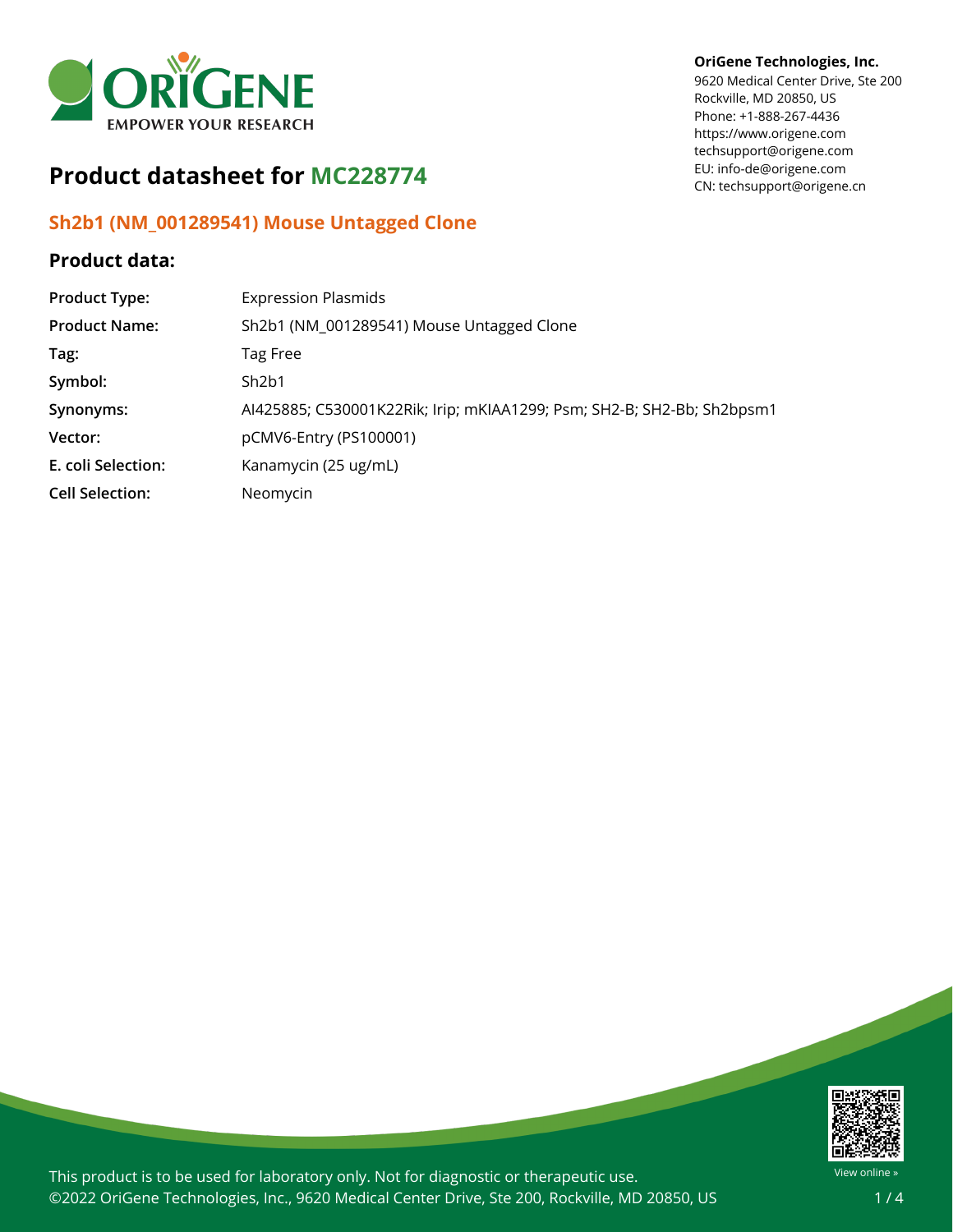| NE | Sh2b1 (NM_001289541) Mouse Untagged Clone - MC228774 |  |  |  |
|----|------------------------------------------------------|--|--|--|
|----|------------------------------------------------------|--|--|--|

**Fully Sequenced ORF:** >MC228774 representing NM\_001289541 Red=Cloning site Blue=ORF Orange=Stop codon

ORIGEN

TTTTGTAATACGACTCACTATAGGGCGGCCGGGAATTCGTCGACTGGATCCGGTACCGAGGAGATCTGCC **GCCGCGATCGCC** 

ATGAATGGTGCCCCTTCCCCAGAGGATGGGGTCTTCCCTTCTCCGCCAGCGCTGCCACCACCCCCTCCCC CAAGTTGGCAAGAGTTCTGTGAGTCCCATGCGAGGGCAGCTGCCCTGGATCTTGCCCGACGTTTTCGCCT CTACCTGGCCTCCCACCCACAGTATGCAGAGCCGGGAGCAGAGGCCGCTTTTTCTGGCCGTTTTGCTGAG CTCTTCCTGCAGCACTTCGAAGCCGAGGTGGCTCGGGCCTCGGGCTCACTCTCCCCACCTGTCCTGGCTC CATTGAGCCCTGGTGTGGAAATCCCACCATCACACGACCTGTCCCTTGAGAGCTGCAGGGTGGGTGGGCC CCTAGCAGTGTTGGGCCCTTCTCGATCTTCTGAGGACCTGGCTGGCCCCCTTCCTTCCTCAGTCCCTTCC TCTACAACATCCTCAAAGCCAAAGCTCAAGAAGCGCTTCTCCCTCCGCTCAGTGGGCCGTTCAGTCAGAG GCTCTGTTCGAGGCATCCTGCAGTGGCGGGGTGCCGTTGACTCGCCCTCCCAAGCTGGGCCTCTGGAGAC CACATCCGGCCCTCCAGTTCTAGGTGGAAACAGCAACTCCAACTCCTCGGGTGGTGCTGGGACAGTTGGT AGGGCATTGGCTAATGATGGCACATCCCCTGGGGAGAGATGGACTCATCGATTTGAGAGGCTGAGGCTAA GTCGTGGAGGGGGAACCCTGAAAGACGGAGCAGGAATGATACAGAGAGAAGAGCTGCTGAGTTTCATGGG GGCTGAAGAGGCTGCCCCTGACCCAGCAGGAGTGGGTCGTGGAGGAGGGGCAGCTGGGCTGACCTCAGGA GGAGGAGGGCAGCCTCAGTGGCAAAAGTGTCGCTTACTGCTCCGGAGTGAAGGAGAAGGAGGAGGAGGAA GTCGCTTGGAGTTCTTTGTACCACCCAAGGCGTCCCGACCCCGTCTCAGCATTCCCTGCTCTACTATTAC TGATGTCCGCACAGCCACAGCCCTAGAGATGCCTGACAGGGAGAACACGTTTGTGGTTAAGGTAGAAGGC CCTTCAGAGTACATCCTGGAGACAAGTGATGCGCTTCATGTGAAGGCCTGGGTGTCTGACATCCAGGAAT GCCTAAGCCCCGGACCCTGTCCTGCTATCAGCCCCCGTCCCATGACCCTTCCCCTGGCCCCTGGGACCTC CTTCTTCACAAAGGATAACACAGACAGCCTGGAGTTGCCCTGCCTGAATCATTCAGAGAGTCTGCCTAGC CAGGATCTGCTGCTGGGACCCAGCGAGAGTAACGACCGCCTGTCGCAGGGAGCTTATGGGGGCCTCTCAG ACCGGCCATCGGCGTCCTTCTCCCCTAGTTCTGCCTCCATTGCTGCCTCCCATTTTGATTCGATGGAACT GCTTCCTCCAGAATTGCCTCCTCGAATTCCCATTGAGGAGGGGCCTCCAGCAGGGACAGTTCATCCCCTC TCTACCCCCTACCCTCCCCTGGATACTCCAGAAGCAGCCACAGGATCGTTCCTGTTCCAAGGGGAGTCAG AGGGGGGTGAGGGGGATCAGCCCCTCTCAGGCTATCCTTGGTTCCACGGCATGCTCTCTCGACTCAAAGC TGCCCAGTTAGTGTTAGAAGGAGGCACTGGCTCCCATGGTGTCTTCTTGGTACGCCAGAGTGAGACAAGG CGTGGTGAATATGTCCTCACTTTCAACTTCCAGGGCAAGGCCAAGCACCTGCGCTTGTCACTAAATGAGG AGGGACAGTGCCGGGTCCAACATCTGTGGTTCCAGTCCATTTTCGATATGCTTGAGCACTTCCGGGTGCA CCCCATCCCTCTGGAGTCTGGAGGCTCCAGTGATGTTGTCCTTGTCAGCTATGTGCCCTCCCAGCGGCAG CAGGGTGAGCAGAGCAGGTCTGCAGGGGAGGAGGTGCCCGTGCACCCAAGAAGTGAGAACGGAGCACCTC CCGTGACCCAGCCCAGCCCTCTGAACCCCCTCCATGGACAGATCCCCCACATCCTGGGGCAGAAGAGGCG TCGGGGGCGCCAGAAGTTGCGGCAGCCACAGCCGCAGCAGCCAAAGAGAGGCAAGAGAAAGAGAAAGCGG GCAGTGGAGGGGTCCAGGAAGAGCTGGTCCCCGTGGCTGAGCTGGTCCCCATGGTTGAATTGGAAGAGGC CATAG

ACGCGTACGCGGCCGCTCGAGCAGAAACTCATCTCAGAAGAGGATCTGGCAGCAAATGATATCCTGGATT ACAAGGATGACGACGATAAGGTTTAA

| <b>Restriction Sites:</b> | Sgfl-Mlul                                                                                                                                                                                                                                                                                                                                               |
|---------------------------|---------------------------------------------------------------------------------------------------------------------------------------------------------------------------------------------------------------------------------------------------------------------------------------------------------------------------------------------------------|
| ACCN:                     | NM 001289541                                                                                                                                                                                                                                                                                                                                            |
| <b>Insert Size:</b>       | 2175 bp                                                                                                                                                                                                                                                                                                                                                 |
| <b>OTI Disclaimer:</b>    | Our molecular clone sequence data has been matched to the reference identifier above as a<br>point of reference. Note that the complete sequence of our molecular clones may differ from<br>the sequence published for this corresponding reference, e.g., by representing an alternative<br>RNA splicing form or single nucleotide polymorphism (SNP). |

This product is to be used for laboratory only. Not for diagnostic or therapeutic use. ©2022 OriGene Technologies, Inc., 9620 Medical Center Drive, Ste 200, Rockville, MD 20850, US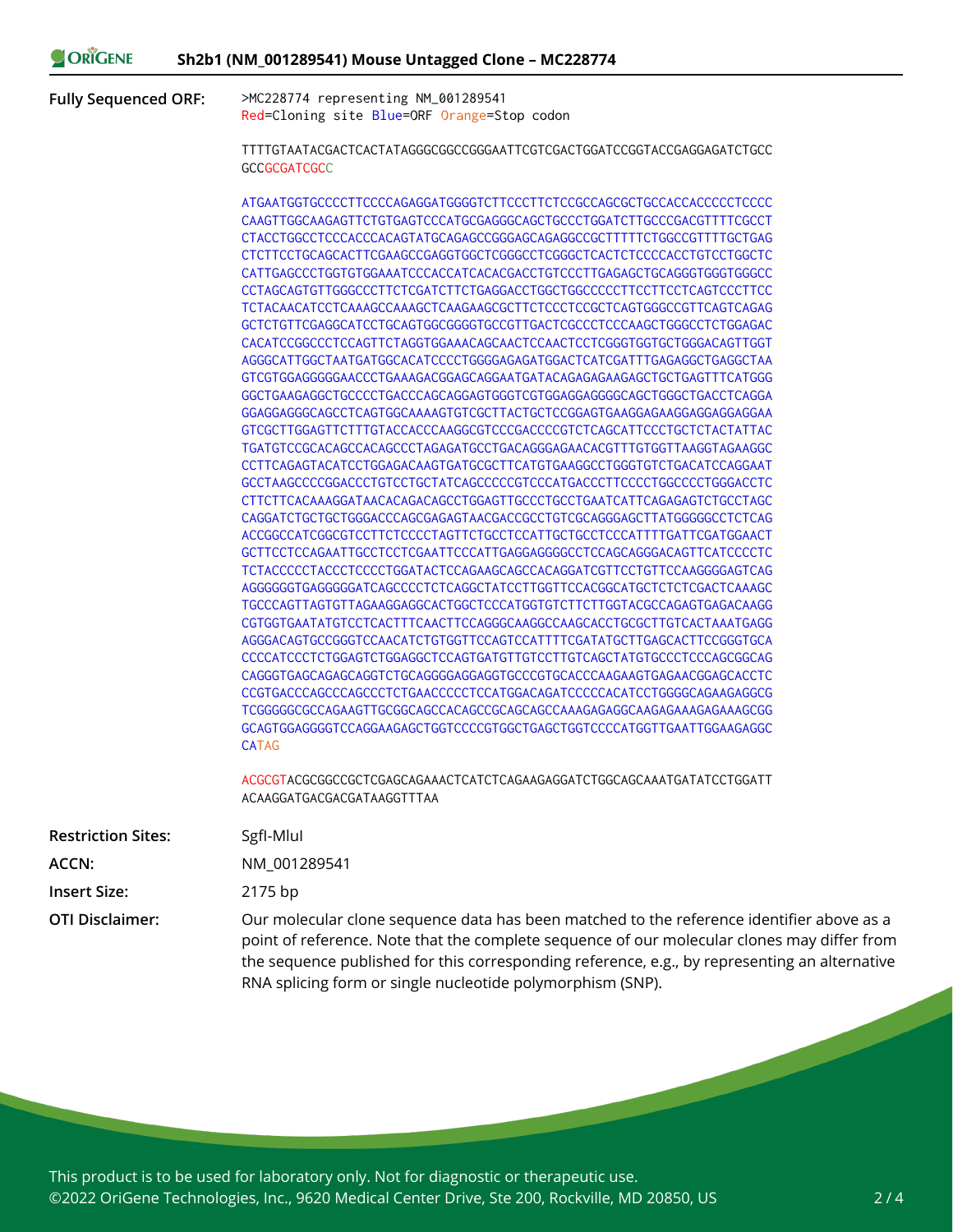| ORIGENE                       | Sh2b1 (NM_001289541) Mouse Untagged Clone - MC228774                                                                                                                                                                                                                                                                                                                                                                                                          |  |  |
|-------------------------------|---------------------------------------------------------------------------------------------------------------------------------------------------------------------------------------------------------------------------------------------------------------------------------------------------------------------------------------------------------------------------------------------------------------------------------------------------------------|--|--|
| <b>OTI Annotation:</b>        | Clone contains native stop codon, and expresses the complete ORF without any c-terminal<br>tag.                                                                                                                                                                                                                                                                                                                                                               |  |  |
| Components:                   | The ORF clone is ion-exchange column purified and shipped in a 2D barcoded Matrix tube<br>containing 10ug of transfection-ready, dried plasmid DNA (reconstitute with 100 ul of water).                                                                                                                                                                                                                                                                       |  |  |
| <b>Reconstitution Method:</b> | 1. Centrifuge at 5,000xg for 5min.<br>2. Carefully open the tube and add 100ul of sterile water to dissolve the DNA.<br>3. Close the tube and incubate for 10 minutes at room temperature.<br>4. Briefly vortex the tube and then do a quick spin (less than 5000xg) to concentrate the liquid<br>at the bottom.<br>5. Store the suspended plasmid at -20 $\degree$ C. The DNA is stable for at least one year from date of<br>shipping when stored at -20°C. |  |  |
| RefSeq:                       | NM 001289541.1, NP 001276470.1                                                                                                                                                                                                                                                                                                                                                                                                                                |  |  |
| <b>RefSeq Size:</b>           | 2959 bp                                                                                                                                                                                                                                                                                                                                                                                                                                                       |  |  |
| <b>RefSeq ORF:</b>            | 2175 bp                                                                                                                                                                                                                                                                                                                                                                                                                                                       |  |  |
| Locus ID:                     | 20399                                                                                                                                                                                                                                                                                                                                                                                                                                                         |  |  |
| UniProt ID:                   | Q91ZM2                                                                                                                                                                                                                                                                                                                                                                                                                                                        |  |  |
| <b>Cytogenetics:</b>          | 7 69.06 cM                                                                                                                                                                                                                                                                                                                                                                                                                                                    |  |  |

This product is to be used for laboratory only. Not for diagnostic or therapeutic use. ©2022 OriGene Technologies, Inc., 9620 Medical Center Drive, Ste 200, Rockville, MD 20850, US